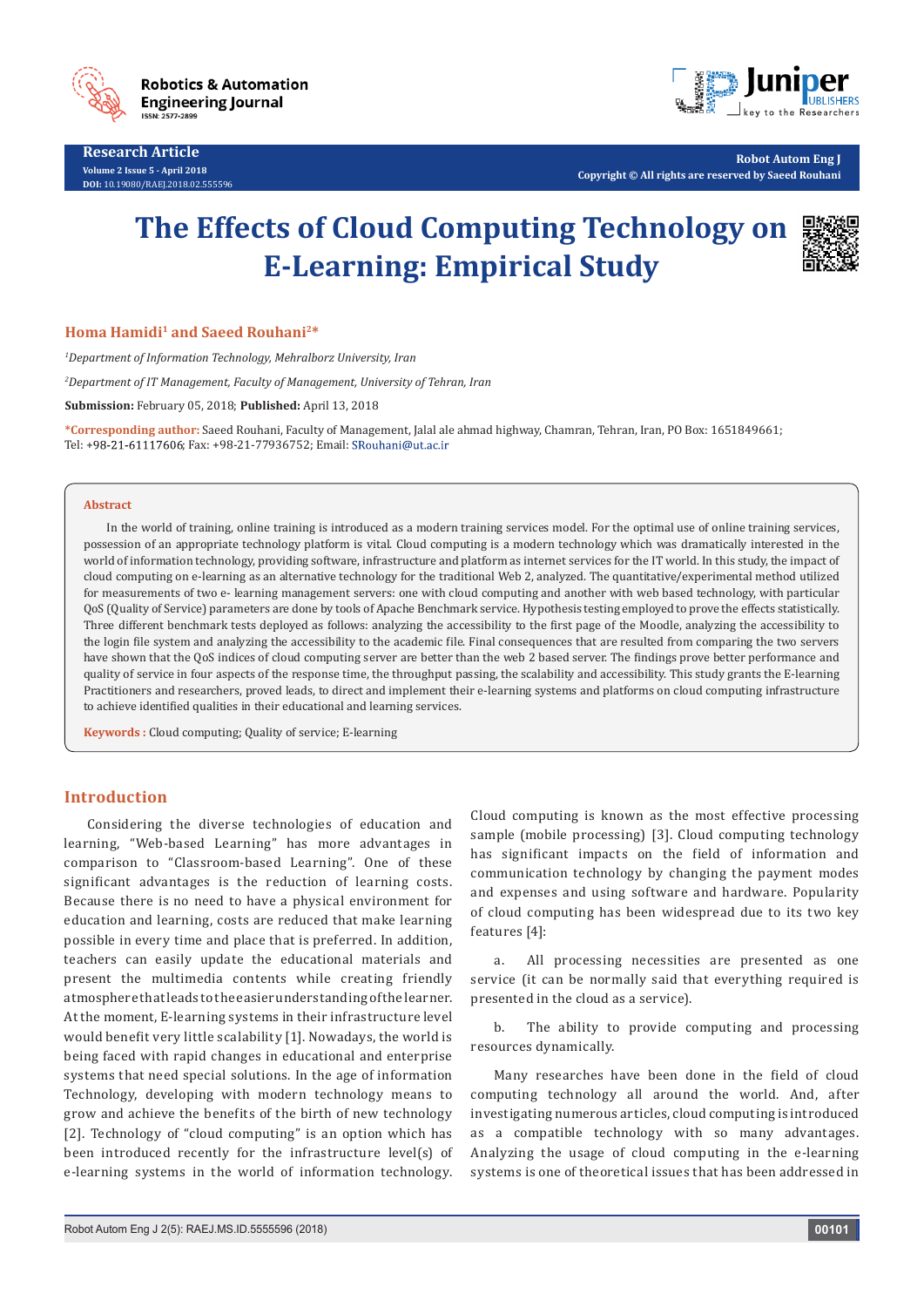several studies. Furthermore, this system has been proposed in the international articles to study, examine and measure the impact of cloud computing on e-learning system.

Therefore, in order to have a better choice and benefit from a desirable technology in the field of e-learning, the following sections of this study analyze and test the influences of cloud computing on the e-learning system profoundly and the main question of this study: "what are the impacts of using cloud computing on the e-learning system?" is going to be answered.

In order to analyze the impacts of cloud computing on the e-learning system in the current study, the impacts of cloud computing has been divided into four criteria: the response time, the throughput, scalability, and accessibility of cloud computing based system in comparison to the web 2 based system. Evaluating the stated criteria can determine what kind of impacts cloud computing has on e-learning system?

At the beginning, the basic definitions and concepts of the present study are going to be introduced in the Theoretical Foundations. The methods applied in the study and the research processes are briefly discussed in the Research Methodology section. In the Data Analysis section, the data of test results are analyzed. In the Discussion section, the main question of this study is answered and the results of the examinations are going to be discussed. And finally, the results of this study are going to be analyzed in the Conclusion.

## **Theoretical Backgrounds**

#### **The concept of e-learning**

You might have heard a lot of words such as virtual learning, electronic learning, distance learning, web based education, etc. However, the best concept for virtual learning is e-learning. E-learning refers to a set of educational activities using electronic tools such as networks, computers, text, audio, video, etc. [5]. According to Terry Anderson, the learner uses the internet for gaining knowledge, making individual meanings and concepts, increasing learning experiences, achieving learning contents, being connected to other contents, educators and learners and having support and protection while learning [6].

E-learning is a new method of education and its environment has most of the characteristics of a physical environment of an ordinary class. Learners are connected to the teacher via internet and receive the educational programs and contents. This method is a process of teaching and learning using electronic systems and consists of all the education's methods which use electronic tools including audio, video, computer and network and other technologies that are similar. This training method is a new phenomenon in the present world and is somewhat known or still unknown in some other parts of the world. In fact, e-learning is a kind of distance learning.

Most of the limitation of traditional learning is eliminated using e-learning. Therefore, e-learning can be an introduction to achieve some aspects of human rights that is preparing and developing equal opportunities for all the people around the world. As a result, e-learning can not only eliminate the limitations but also the deprivations as well. The main purpose of e-learning is to "learn at every time and place". Saving time, reducing the costs, changing the traditional learning to mobile learning with more motivation and increasing its efficiency are the fundamental reasons for the growth and success of this new method for the development of teaching and learning [7].

**The learning management system:** The learning management system is a software designed to facilitate teaching. This software is appropriate to make connection among students, professors and officials of the institutes and universities. Also, this system provides the accessibility of students to the presented e-contents using internet and web browsers. The learning management systems are the infrastructures for e-learning and they manage the development and activity of learners [8] and are going to be an available and ubiquitous technology accepted in most of Higher education institute [9]. The LMS software seems to be an ordinary website and the user (student, professor or official) can enter this software using his/her personal information and can perform various operations like observing the courses, participating the online classes, Interactions etc. in this web site using the available choices in his/her user panel and the accessibilities that are given to him/her from the manager.

Using these systems has some advantages for the institutes. Some of the advantages are: Reducing costs of the education, transportation and workshop facilities or the educational course equipment, and reducing students' time-wasting, teaching many students in a short period of time, decreasing the official problems being caused during registration and unit selection. As a result the reduction of costs would come up [10]. Other advantages of these systems are in a way that more students can use these online trainings and we would have increase in the students' abilities and capabilities for better learning. These web based software is appropriate solutions for the validity and analysis of the students' learning by increasing the uniformity and making intensive learning system. Some graphic features like graphs and figures lead to have a more qualitative visual learning. Also, chat rooms, forums and some other similar situations are designed and prepared for increasing the presence of learners in the discussions [11]. This teaching method prepares all the online complementary teaching contents, with no need to go the library, in a way that has significant facilities to be used by teachers and students. This system is expected to present the appropriate lesson in its appropriate time and great quality to learners. Other capabilities of this system are controlling and managing the skills in a wider dimension, analyzing the teaching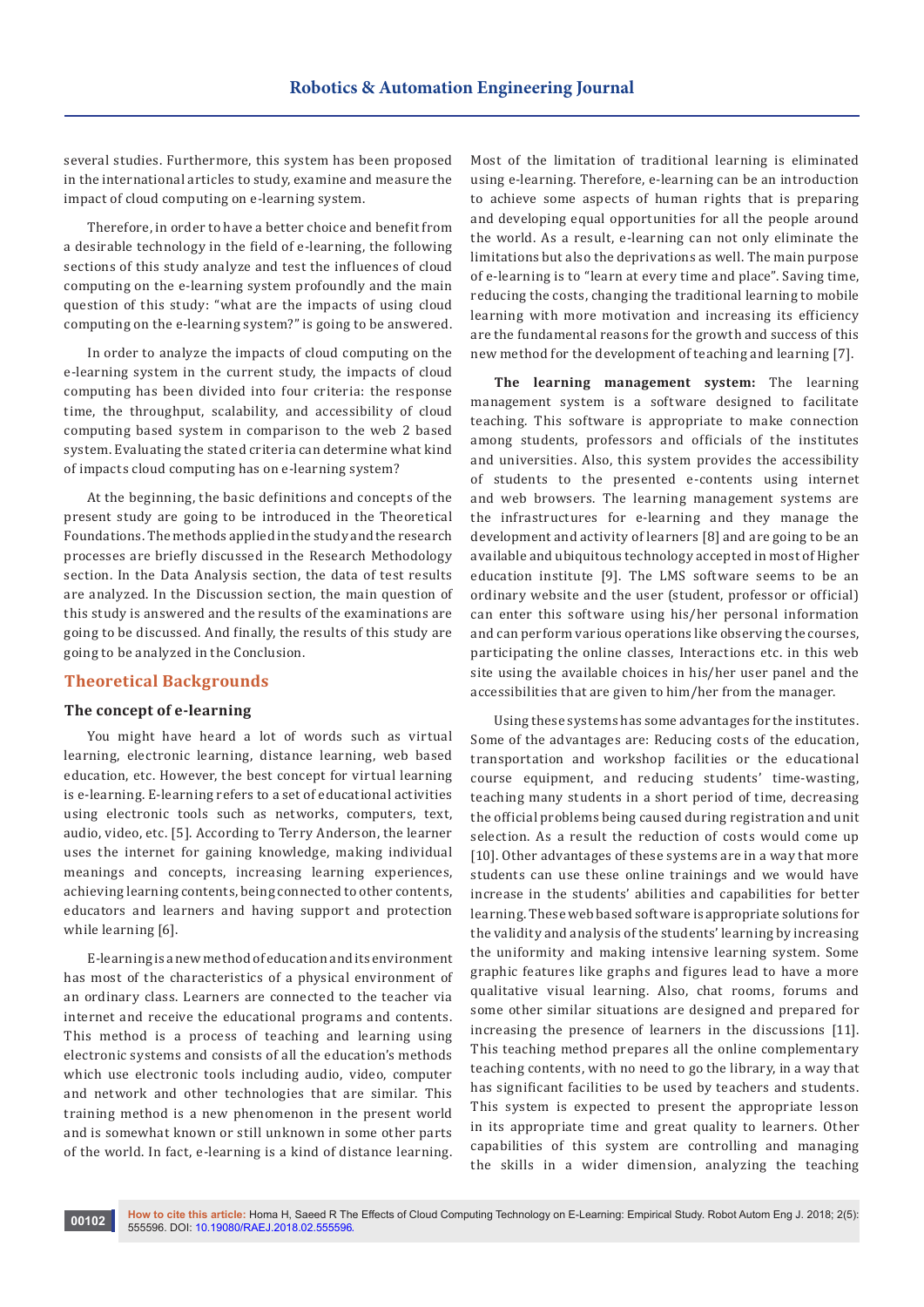necessities, planning the users' success, giving educational certificates, holding live online courses and/or classes and assigning references [12]. The Moodle software is one of the most popular software systems in learning management that is used in the current experiments of this study. The Modular Object-Oriented Dynamic Learning Environment is electronic teaching software. This program is a web-based free software that the teachers can use the internet for preparing effective environments for online learning. This software system can be installed on a web server, personal computer and/ or a hosting company [13].

### **Cloud computing concept**

**Table 1:** Calculations and comparisons via QoS indicators.

| Indicator        | Indicator formula                                                                 | <b>Comparing method</b>                                                                                          |  |  |  |
|------------------|-----------------------------------------------------------------------------------|------------------------------------------------------------------------------------------------------------------|--|--|--|
| Response<br>time | Search time+<br>web time+ server<br>time (devoted<br>to e-learning<br>management) | Comparing the spent time in<br>each technology for having<br>access to a specific source.                        |  |  |  |
| Throughput       | Number of<br>operations at a<br>time                                              | Focusing on the comparison<br>of the number of requests<br>to the portal system in each<br>second.               |  |  |  |
| Accessibility    | <b>MTTF</b><br>$MTTF + MTTR$                                                      | Comparing the time the<br>system is ready and available<br>for the users for a specific<br>time in both systems. |  |  |  |
| scalability      | The response<br>time/load                                                         | Comparing the response time<br>to the specific load increase<br>of the system.                                   |  |  |  |

Cloud computing in its simple definition means: presenting computer services on the internet. Table 1 shows the way users can have access to the services in the cloud. The only thing that is necessary is that your personal computer, cell phone, TV or even refrigerator must have one software connector like one browser to be used for the online cloud services [14].

 Cloud computing is a new phenomenon that some of its resource comprising the process unit, memory and the storage section which are not physically presents for the users. Instead, there is a service provider that has and manages these resources in a way that users can have access to them via the internet [4].

## **Quality of service**

This study has tried to measure the parameters of quality of service or QoS for the cloud computing and web 2 based systems for comparing the performance of these two systems. QoS (Quality of Service) is a service for improving quality of communications. This model consists of some indicators that can measure the quality of one service. The following introduces the four parameters that are considered in this study: the response time, the throughput passing, scalability and accessibility.

**The response time:** The time that the system needs to react the human requests is called the response time. This parameter is for testing the access to the first page of the Moodle. It is the time the user has to wait to see the first page of the Moodle on the browser. For testing the accessibility to the login system file, it is the time that the user has to wait to enter the portal. And, finally for having access to the course file, it is the time the user has to wait for the course file to be opened. It should be mentioned that in the less the response time of the system, the better performance is resulted [15].

**The throughput:** Throughput means the successful message delivery rate in a connecting channel on the net or other communicating channels like telecommunications. These information can be delivered using a physical or logical link or pass via a specific network node. Therefore, all these tests that analyze the accessibility to the first page of the Moodle, analyzing the accessibility to the login file system and finally analyzing the accessibility to the course file are the throughput that is equal to the successful message delivery rate in the connecting channels on the internet. It should be stated that in the more the throughput of the system, the better performance is resulted [15].

**The scalability:** If efficiency of a system hasn't reduced when the number of users increased, the system is scalable. A system with high scalability won't increase significantly the response time facing greater requests. Similarly for each three experiments, with changing amount of requests, scalability of system can be observed and compared with its performance at the time of responding. It is worth mentioning, the higher scalability leads to the more appropriate performance of the system [16].



**The accessibility:** Accessibility is based on the time that the system is ready and available for the users. This parameter is calculated via this formula: A=MTTF/(MTTF+MTTR) MTTF is the working time of the server with no error and MTTR is the time the server can troubleshoot the errors. It should be said that in the more accessibility to the system, the better performance is resulted [17].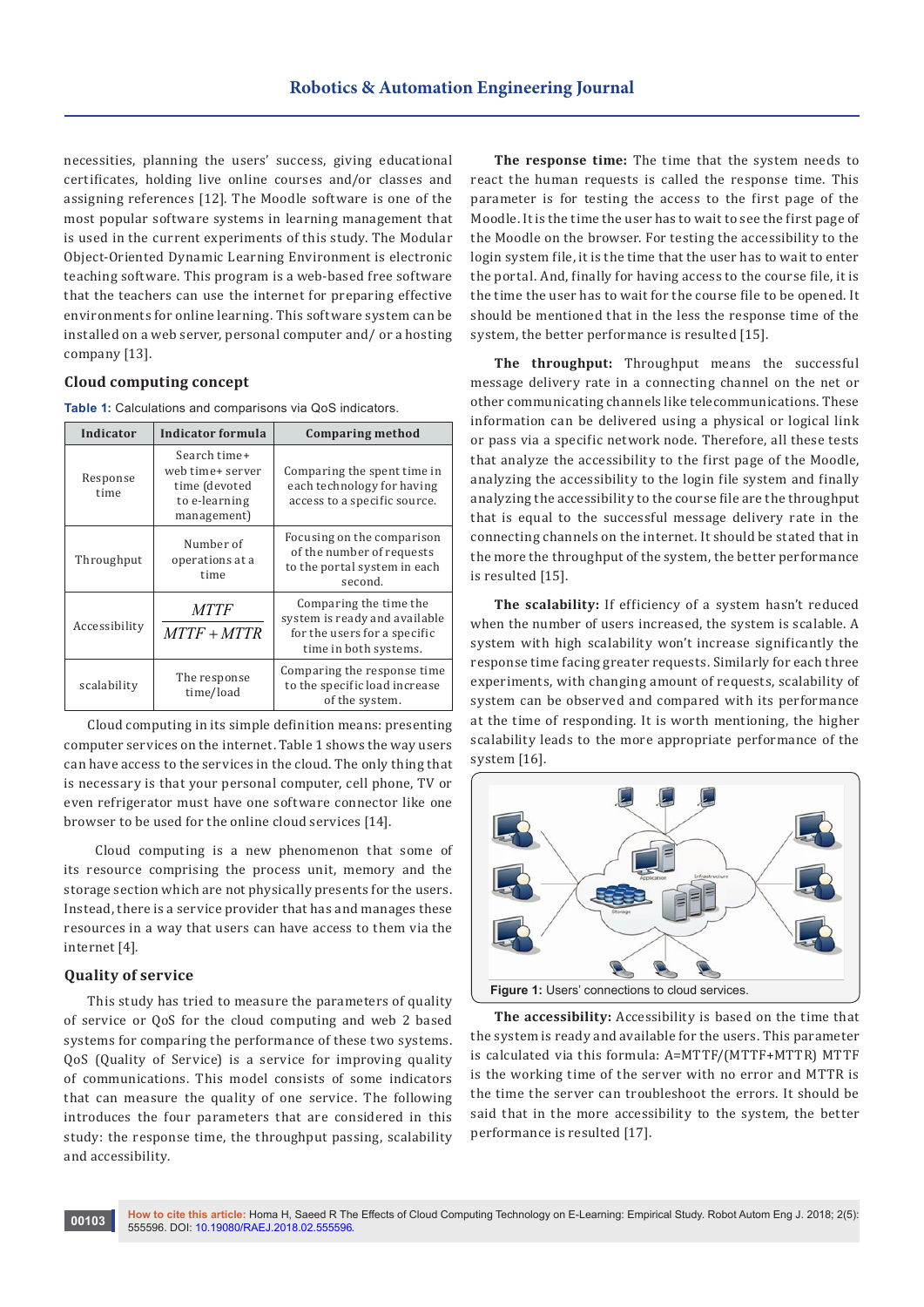Figure 1 shows the way the introduced parameters are measured.

## **Research Methodology**

This study is focused on analyzing the impacts of cloud computing on e-learning in the Electronic Mehralborz University in Tehran. In terms of purpose of this study, analyzing the influence of a new technology in comparison to the traditional present technology and providing the knowledge in the field of applying appropriate infrastructure, is an applicable research. The present study, using management tools and Benchmark Apache Test, compares the performance of LMS system with the web 2 based management system by implementing Moodle on the cloud computing based system. By analyzing the observations and result obtained from the implemented Moodle system on the virtual machine, the QoS indicators like the response time, throughput, accessibility and scalability in comparison to same indicators in the web 2 based system of the Mehralborz University supposed to be tested. The information of Mehralborz system is available via the technical staffs of the university and there are domestic and especially foreign library research and investigations. Therefore, this study has used the quantitative/experimental method.

Mehralborz is the study case for web 2 based system and Amirkabir University system was chosen as the research system for doing the experimental cloud computing system. After analyzing the LMS server of Mehralborz University, a virtual machine with Ubuntu operating system, similar to server infrastructure of Mehralborz University system was chosen. At first, the software Moodle is installed on the cloud computing system. The stated four parameters are studied for comparing the performance of the systems. The Benchmark Apache

service was installed on cloud system for measuring the system parameters. Benchmark Apache service is for measuring the HTTP servers. This service helps to show the output service performance by changing the number of requests and loads to the server. In this way, by using ab command and controlling the number of requests and simultaneous requests the output service performance is shown. Three experiments are done to check the exact performance of the Moodle service. The first experiment is to analyze the accessibility to the first page of the Moodle. The second experiment is to analyze availability of the system file's login. And, the third experiment is to analyze availability of the course file. The three parameters of the response time, throughput and scalability are analyzed and tested for each experiment thirty times in different situations of the system load and some data is obtained. Another server is used to research and studies about Mehralborz University with similar infrastructure to the LMS server of Tehran University using Ubuntu operating system that is based on web 2 so they can be compared. Accordingly, the same changes and experiments are done on this server after installing the Benchmark service Moodle.

### **Research flowchart**

As stated in the previous section, at first, this study analyzes the current technology of web 2 based e-learning system. Therefore, the system is going to be studied precisely. Then, the cloud computing system is going to be simulated. After simulation, the system performance is going to be measured in the new environment. At last, the system efficiency is going to be compared in both environments considering QoS indicators. Figure 2 shows the general framework of the study in a flowchart.



**How to cite this article:** Homa H, Saeed R The Effects of Cloud Computing Technology on E-Learning: Empirical Study. Robot Autom Eng J. 2018; 2(5): **60104** How to cite this article: Homa H, Saeed R The 555596. DOI: [10.19080/RAEJ.2018.02.555596](http://dx.doi.org/10.19080/RAEJ.2018.02.555596
)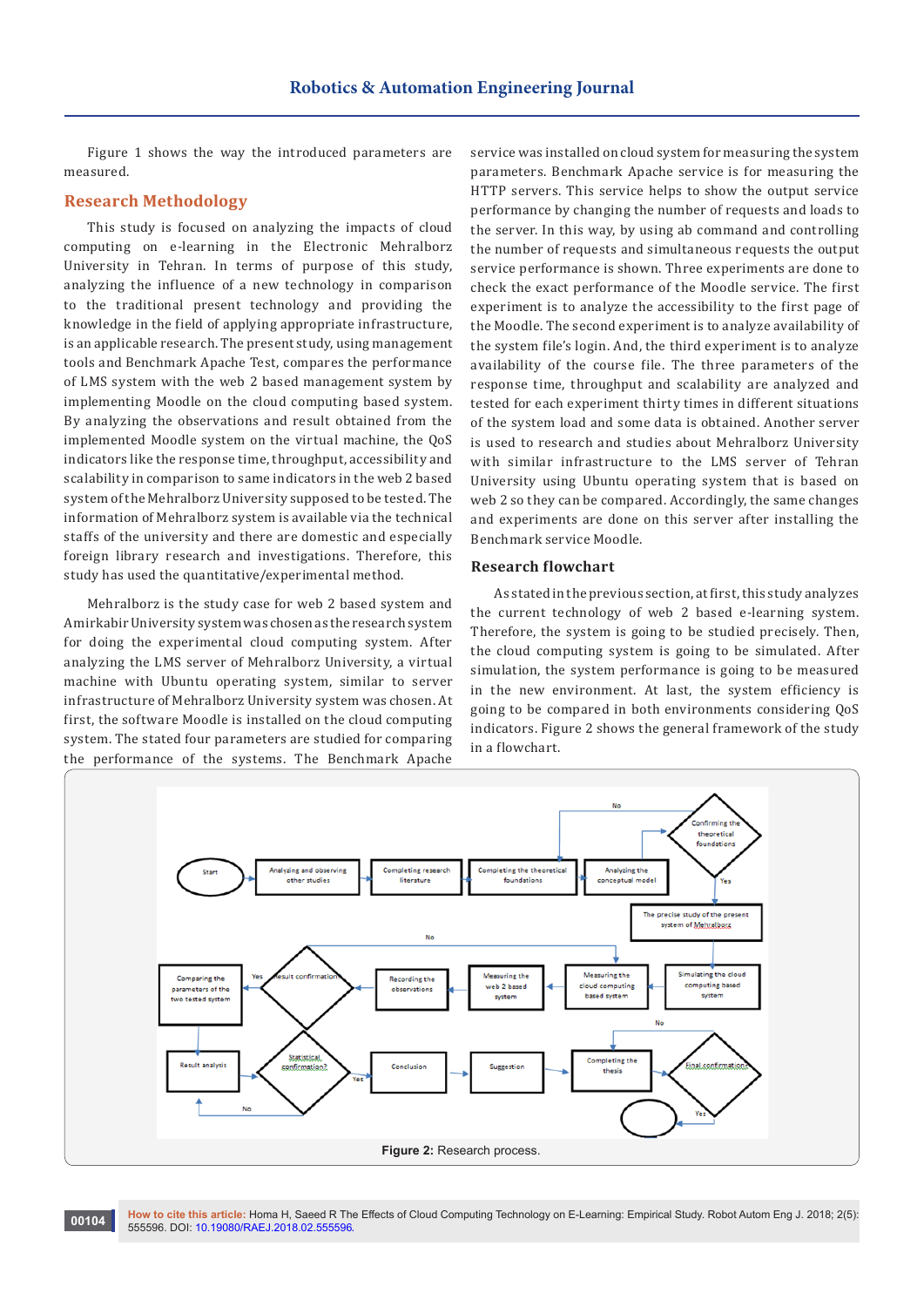#### **Data Analysis**

After recording the data of the two groups of the web 2 based and the cloud computing, data are analyzed. Then, data normalization is done using the Kolmogorov-Smirnov test, according to the parametric and quantitative characteristics of data, T-test is done. After comparing the response time and throughput parameters obtained from T-test, it is evident that each parameter has two significant differences in each system that shows the higher mean of throughput and lower average response time of the system based on cloud computing in comparison to web 2 based.

The difference between the mean of the throughput system of Mehralborz and Amirkabir in the analysis of having access to the first page of the Moodle is -2518, in the analysis of having access to the login file system is -1499, and in the analysis of having access to the course file is -1346 that were measured. Considering the negative sign of the mean differences, the mean of the second group that is the Amirkabir system is higher. Therefore, the throughput server of the cloud computing based system is more than the throughput server of the web 2 based system. The response time parameter is according to what is stated above. The mean difference of the response time of Mehralborz system and Amirkabir in analyzing the access to the first page of the Moodle is 113, the access to the login file system are 66 and 90, and access to the course file is measured to be 92 millisecond. According to the positive sign of the mean difference, the second group is lower that is Amirkabir university system. So, the response time of the cloud computing based server is less that the response time in the web 2 based server. A chart is used for comparing the scalability of these two systems. This chart shows that in all the three experiments, the scalability of cloud computing based system is more that the scalability of web 2 based system. Considering the standard deviation of the response time of these two servers, this scalability is numerically proved as well. The mean of standard deviation in the response time in analyzing the access to the **Table 2:** Comparison in performance of two technologies.

first page of the Moodle for the system of Mehralborz University was 80 and for the Amirkabir system was 14. In analyzing the access to the login file system, these numbers for the cloud computing based system and web 2 based systems were 73, and 23 consecutively. Finally, in analyzing the access to the course file, they were 72 and 12. The obtained results of these three experiments show more dispersion and changes of response times during the experiment and as a result lower scalability in the Mehralborz system. The performance of the servers and their malfunctions were analyzed to test the accessibility parameter. The malfunctions of the web 2 based system during last year were two times and its downtime was about an hour. The cloud computing based system, benefiting the added servers and balanced load, did not have any malfunction for the last year. Embedding the obtained numbers in the ability to access formula has revealed that the cloud computing based system has had better performance in this parameter and the ability to access has been increased. The ability to access for the web 2 based system was 0.999 and for the cloud computing based system was 100% during last year.

According to the analysis, the access to the first page of the Moodle, access to the login file system and access to the course file in the Amirkabir system in comparison to the Mehralborz system have been increased in all three experiments. In other words, cloud computing system has had higher throughput, lower response time and higher scalability in comparison to the web 2 based system. The summery of the obtained results are stated in Table 2. According to the results of this study, by doing the three experiments and analyzing the four parameters, we can conclude that the cloud computing technology has been better for e-learning in comparison to the web 2 based system and the mean difference of each of these parameters of throughput, response time and scalability were significant. The ability to access the parameter, as stated above, has been higher in the cloud computing technology due to having more distribution characteristics and more servers.

| Parameter          | <b>Throughput</b> |            | <b>Response Time</b> |                | Scalability |             |                | Capability<br>to access |             |       |
|--------------------|-------------------|------------|----------------------|----------------|-------------|-------------|----------------|-------------------------|-------------|-------|
| Technology         | Page<br>Moodle    | Login file | Course<br>file       | Page<br>Moodle | Login file  | Course file | Page<br>Moodle | Login file              | Course file |       |
| Cloud<br>computing | 3063              | 1904       | 770                  | 24             | 36          | 32          | $1\,4$         | 23                      | 13          | 0.999 |
| web 2              | 545               | 404        | 424                  | 37             | 26          | 24          | 80             | 73                      | 72          |       |

As it can be seen in Table 2, in the experiments to access the first page of the Moodle, the throughput mean of the cloud computing based system in comparison to web 2 based system was 3063/545. For experimenting the login file system this mean was1904/404. And, for having access to the course file experiment, the mean was 1770/424. Therefore, the throughput mean of the cloud computing base system has

been significantly higher than the web 2 based system in all the three experiments. The mean of response time in the cloud computing base system in comparison to web 2 based system for the three experiments are measured and consecutively stated as 24/137 , 36/126and 32/124. Thus, the data show that the response time of the cloud computing based system in comparison to the web 2 based system has been reduced.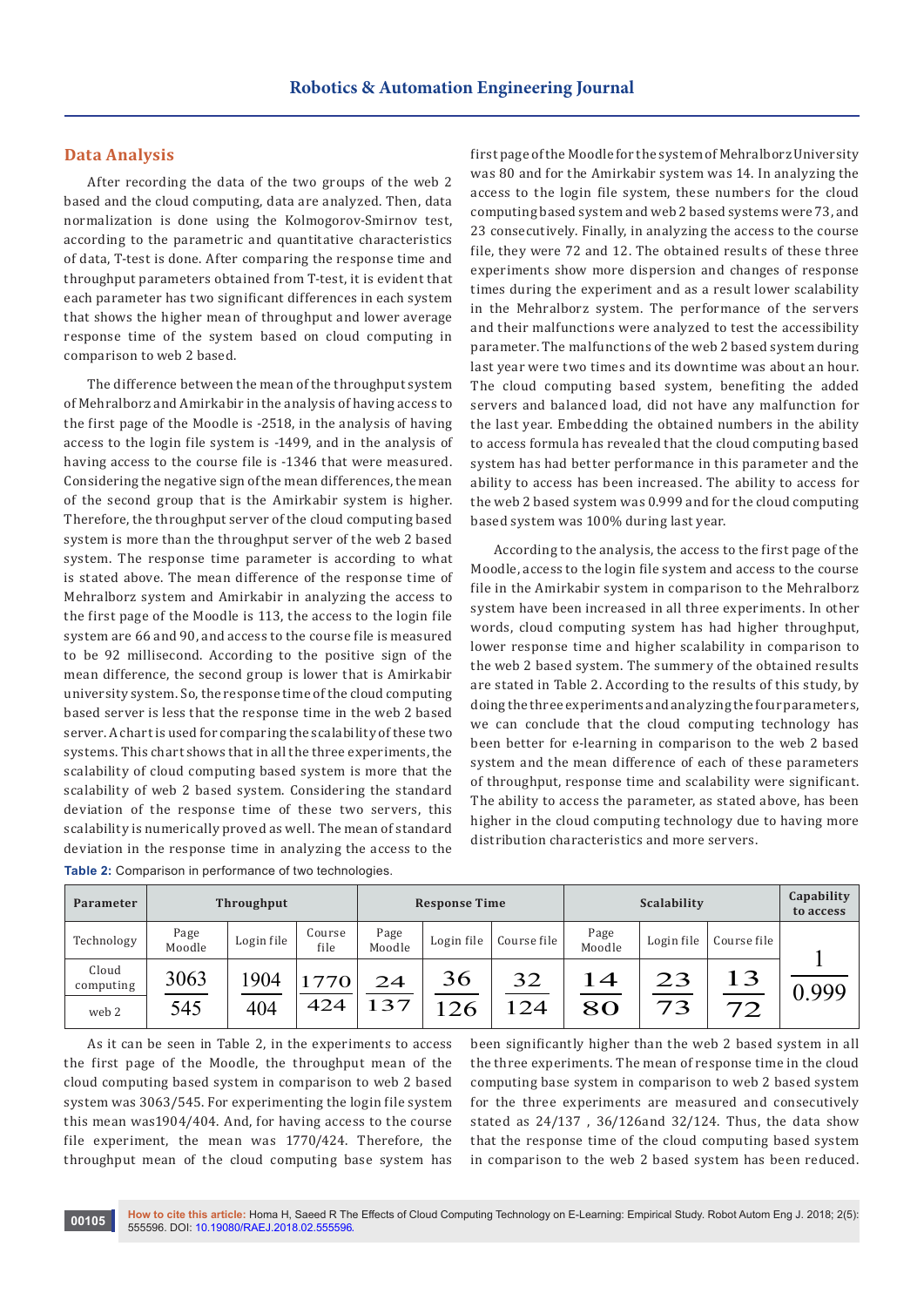In analyzing the scalability of the systems, the mean of the standard deviation in the response time of the cloud computing based system in comparison to the web 2 based system in all three experiments has been measured to be 14/80, 23/73, and 13/72. These numbers show fewer changes in the response time of the cloud computing based system when there is increase in the load and as a result we have more scalability in the cloud computing based system in comparison to the web 2 based one. In analyzing the ability to access, as stated above, after analyzing amount of malfunctions in both under-study servers in recent year, the ability to access the cloud computing based system was 100% and for the web 2 based system was 0.999 that shows more ability to access in the cloud computing based system in comparison to the web 2 base one.

#### **Conclusion**

In the present study, benefiting the infrastructure services of cloud computing, the performance of the learning management system and e-learning system using four parameters of the service quality during three experiments has been measured. According to the measurements, the three experiments have shown higher and better performance of the access to the first page of the Moodle, access to the system file's login and access to the course file. In analyzing the QoS parameters, the cloud computing based system has had higher throughput, lower response time, higher, better scalability and better ability to access in comparison to the web 2 based system. The distributing characteristic of cloud computing and use of balanced load between servers, has had a great influence in the results obtained from the measurements in comparison to the web 2 technology. In fact, the web 2 technology has one central server and the increase of load on the server leads to the significant decrease of the server efficiency. As a result, the cloud computing based system, with its unique performance, has proved the increased efficiency of its systems.

Accordingly, for answering the question "what are the effects of implementing cloud computing on e-learning system?" we can say that the cloud computing technology, being served as the infrastructure of the service, has had better performance in comparison to the web 2 technology for the e-learning systems. Other studies have proved the above statement as well. They have also stated that the cloud computing system has had lower costs. Therefore, the present study, similar to the previous studies, has introduced cloud computing technology as an appropriate and better technology for the e-learning systems.

Despite the importance of security in cloud computing, it has not been possible to measure. So, those parameters are measured that show the performance of each server with the increase in the load. Considering the fact that the cloud computing technology is not completely popular and applicable in Iran, Amirkabir system is chosen. Because it is the only system that shows cloud computing is more meaningful. Also, this system only can present the infrastructure service as a cloud computing service. Thus other cloud computing service including software and platform are not analyzed. In addition to the above statements, due to the lack of integration of the e-learning system, the LMS server of the electronic university has been analyzed and other parts of the e-learning system like TTS are not analyzed in the present research.

Some applicable suggestions are introduced in order to complete the cloud computing based system: the cloud computing technology has some problems with the receiving services that are out of its internal control due to the Outsourcing the technical controls and infrastructure of the university. Thus, for implementing the cloud computing system more accurately in the electronic universities, it is recommended to have a complete and complex agreement with technical viewpoints after a needs assessment. This agreement must be between the receiving service of the university and the central provider of the cloud computing technology to consider all the necessary aspects of the service. Another subject that can be seen based on the statistical analysis is having the distributed systems in the cloud computing system. This subject is quite effective in the quality of cloud computing based system. Thus, by having more added servers, we can increase the efficiency of the system by providing balanced loads. Off course this option would have more costs for the university without receiving the service form the cloud computing service provider. It is recommended to use private clouds for increasing the security of the information. However, the group clouds that are specified to electronic universities have had complete solutions due to the use of experiences obtained from the e-learning systems around the world. Better usage of cloud computing services needs to have high bandwidth and high speed of the internet. Therefore, those universities that would like to use cloud computing system must have high-speed internet. It is recommended to pay more attention to the geographical distribution of service providers when using cloud computing system which leads to the higher speed to access the server. It should be stated that the satisfaction of the user of service receiver near the geographical zone of the university from its center is important for choosing the service provider center.

#### **References**

- 1. Vakili G (2014) The usages of the cloud computing technology in the field of Electronic Learning. Iranian Institute of Science and Information Technology.
- 2. [Robinson N, Lorenzo V, Jonathan C, Tony S \(2011\) The Cloud:](https://www.rand.org/content/dam/rand/pubs/technical_reports/2011/RAND_TR933.pdf)  [Understanding the Security, Privacy and Trust Challenges. RAND](https://www.rand.org/content/dam/rand/pubs/technical_reports/2011/RAND_TR933.pdf)  [Corporation. ed: ISB](https://www.rand.org/content/dam/rand/pubs/technical_reports/2011/RAND_TR933.pdf)N.
- 3. [Buyya R, Chee Shin Y, Srikumar V \(2008\) Market-oriented cloud](https://arxiv.org/abs/0808.3558)  [computing: Vision, hype, and reality for delivering it services](https://arxiv.org/abs/0808.3558)  [as computing utilities. In High Performance Computing and](https://arxiv.org/abs/0808.3558)  [Communications, 2008. HPCC'08. 10th IEEE International Conference](https://arxiv.org/abs/0808.3558)  [on, pp. 5-13.](https://arxiv.org/abs/0808.3558)